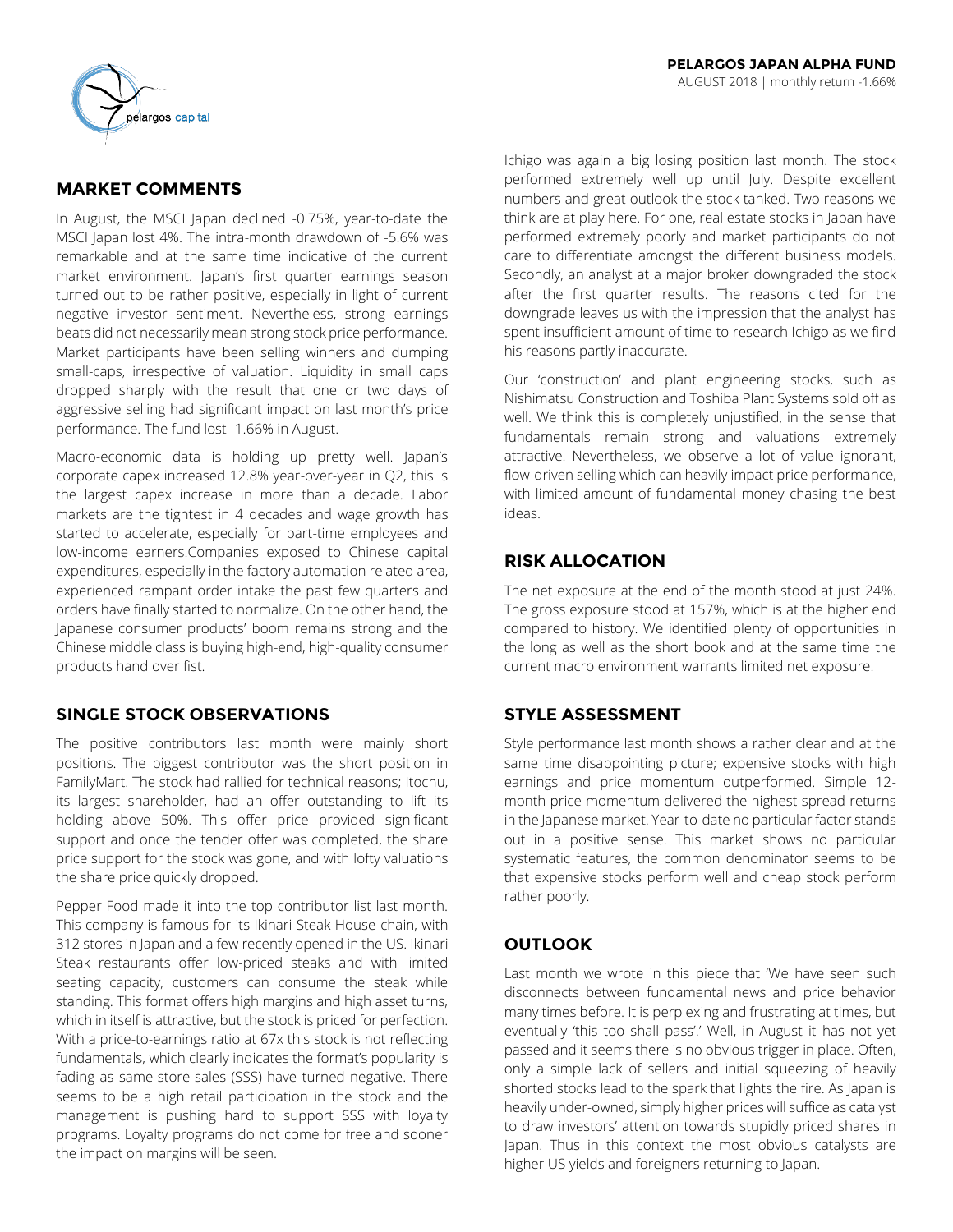

### **PELARGOS JAPAN ALPHA FUND**

AUGUST 2018 | monthly return -1.66%

## **FUND CHARTS AND FACTS**



#### TOP 5 GROSS POSITIONS

| Toshiba Plant Sy               |
|--------------------------------|
| Ichigo Hotel REIT Investment C |
| Ichigo REIT                    |
| Alpine Elec                    |
| Taihei Dengyo                  |
|                                |

#### TOP 5 MOVERS

| Familymart              | 0.24%   |
|-------------------------|---------|
| Nissin Foods            | 0.15%   |
| Pepper Food Serv        | 0 1 4 % |
| Zensho Holdings         | 0 1 2 % |
| <b>TEIKOKU ELECTRIC</b> | 0.10%   |

#### TOP 5 SHAKERS

| Ichigo Group     | $-0.44%$ |
|------------------|----------|
| Suruga Bank      | $-0.36%$ |
| Nishimatsu Const | $-0.24%$ |
| Toshiba Plant Sy | $-0.20%$ |
| Ichigo REIT      | $-0.19%$ |

#### **FUND FACTOR**

|                        | Long   | Short  |
|------------------------|--------|--------|
| Price to Earnings (PE) | 16.8   | 20.1   |
| EV/EBITDA              | 11.8   | 14.6   |
| Price to Book (PB)     | 1.7    | 39     |
| Dividend Yield         | 23     | 2.0    |
| EV/IC                  | 17     | 34     |
| 1 month momentum       | $-2.0$ | $-5.5$ |
| 12-1 month momentum    | 23.0   | 10.8   |
|                        |        |        |

#### **FUND PERFORMANCE\***

| Month to date performance     | $-166%$  |
|-------------------------------|----------|
| Year to date performance      | $-6.47%$ |
| Inception to date performance | 50.20%   |
| *based on share class B EUR   |          |

#### **FUND FACTS\***

| Fund size in min EUR | 96.09  |
|----------------------|--------|
| Fund size in mln USD | 11180  |
| Firm size in min FUR | 225.84 |
| Firm size in min USD | 262.76 |

#### **RISK STATISTICS**

| Net Exposure                              | 24%     |
|-------------------------------------------|---------|
| Gross Exposure                            | 157%    |
| Volatility (ex-ante; 3 months daily data) | 5.5%    |
| Beta (ex-ante)                            | 0.29    |
| Sharpe Ratio                              | 0.60    |
| Sortino Ratio                             | 1.15    |
| Sterling Ratio                            | 0.49    |
| Max Drawdown (monthly)                    | $-8.4%$ |
| Annualized Return                         | 4.1%    |

# SECTOR EXPOSURES (IN PERCENT)

|                            | ξ  | ā.        | 흋        | ğ  |
|----------------------------|----|-----------|----------|----|
| Consumer Discretionary     |    | $14 - 10$ | 4        | 24 |
| Consumer Staples           | 6  | $-7$      | -2       | 13 |
| Energy                     | o  | $\Omega$  | $\circ$  |    |
| Financials                 | 2  | -7        | $\circ$  | -3 |
| <b>Health Care</b>         | O  | $\Omega$  | $\Omega$ |    |
| Industrials                | 32 | $-13$     | 19       | 44 |
| Information Technology     | 6  | $-2$      | 3        | 8  |
| Materials                  | ₹  | -4        | $\circ$  |    |
| Real Estate                | 24 | $-9$      | 15       | 33 |
| Telecommunication Services |    |           |          |    |

 $\overline{a}$ 

## **GENERAL STATISTICS**

| % Return long book    | $-3.00%$ |
|-----------------------|----------|
| % Return short book   | $-2.40%$ |
| # Long stocks         | 49       |
| # Short stocks        | 16       |
| % Long stocks 1       | 41%      |
| % Short stocks [      | 88%      |
| # Up days / Down days | 10/12    |
| Turnover as % NAV     | 57%      |
|                       |          |





|                           | Year | lan      | Feb      | Mar      | Apr      | May      | Jun      | Jul      | Aug      | Sep        | Oct      | Nov      | <b>Dec</b> | <b>YTD</b> | <b>ITD</b> |
|---------------------------|------|----------|----------|----------|----------|----------|----------|----------|----------|------------|----------|----------|------------|------------|------------|
| 틦                         | 2018 | $-0.26%$ | $-1.77%$ | $-1.03%$ | $-0.63%$ | $-0.06%$ | $-0.36%$ | $-0.87%$ | $-1.66%$ |            |          |          |            | $-6.47%$   | 50.20%     |
|                           | 2017 | 0.56%    | $-0.92%$ | $-1.63%$ | $-0.57%$ | 0.23%    | 1.32%    | 1.18%    | 0.46%    | 0.99%      | 1.25%    | 0.20%    | 0.14%      | 3.22%      | 60.59%     |
|                           | 2016 | 1.27%    | 0.92%    | 1.18%    | $-0.16%$ | $-1.08%$ | $-4.33%$ | 2.12%    | $-1.05%$ | $-0.29%$   | 2.38%    | 0.88%    | 0.39%      | 2.07%      | 55.58%     |
|                           | 2015 | $-1.24%$ | 4.89%    | $-0.27%$ | 3.25%    | 2.57%    | $-1.67%$ | $-2.94%$ | $-3.01%$ | 2.46%      | .88%     | 2.06%    | $-1.42%$   | 6.36%      | 52.42%     |
| FUND PERFORMANCE: CLASS B | 2014 | $-3.16%$ | $-0.60%$ | $-0.56%$ | $-0.99%$ | $-2.24%$ | 1.44%    | 0.23%    | $-0.60%$ | 2.06%      | $-1.89%$ | $-1.24%$ | 0.96%      | $-6.52%$   | 43.31%     |
|                           | 2013 | 5.35%    | $-0.58%$ | 6.98%    | 6.48%    | $-1.07%$ | $-0.78%$ | 0.31%    | $-0.92%$ | 1.18%      | $-0.80%$ | 1.46%    | 1.73%      | 20.57%     | 53.31%     |
|                           | 2012 | $-1.38%$ | 3.81%    | 1.35%    | $-1.21%$ | $-3.83%$ | 1.76%    | 0.84%    | 0.93%    | 1.32%      | 0.58%    | 2.50%    | 4.06%      | 10.95%     | 27.15%     |
|                           | 2011 | 0.93%    | $-0.03%$ | $-1.55%$ | 0.14%    | $-0.14%$ | 0.42%    | 0.03%    | $-3.63%$ | 0.69%      | $-0.38%$ | $-2.60%$ | .68%       | $-4.48%$   | 14.60%     |
|                           | 2010 | 0.73%    | $-0.23%$ | 3.52%    | 3.39%    | $-2.83%$ | $-1.31%$ | 1.23%    | $-0.37%$ | 0.91%      | 1.13%    | 1.40%    | 1.89%      | 9.67%      | 19.97%     |
|                           | 2009 | 2.07%    | 1.67%    | $-0.73%$ | $-0.67%$ | 1.34%    | 1.13%    | $-1.93%$ | 2.24%    | .68%<br>-1 | $-0.39%$ | $-2.99%$ | 2.84%      | 2.75%      | 9.39%      |
|                           | 2008 |          |          |          |          |          |          | 0.96%    | $-1.35%$ | 1.40%      | 3.44%    | 0.52%    | 1.39%      | 6.46%      | 6.46%      |
|                           |      |          |          |          |          |          |          |          |          |            |          |          |            |            |            |